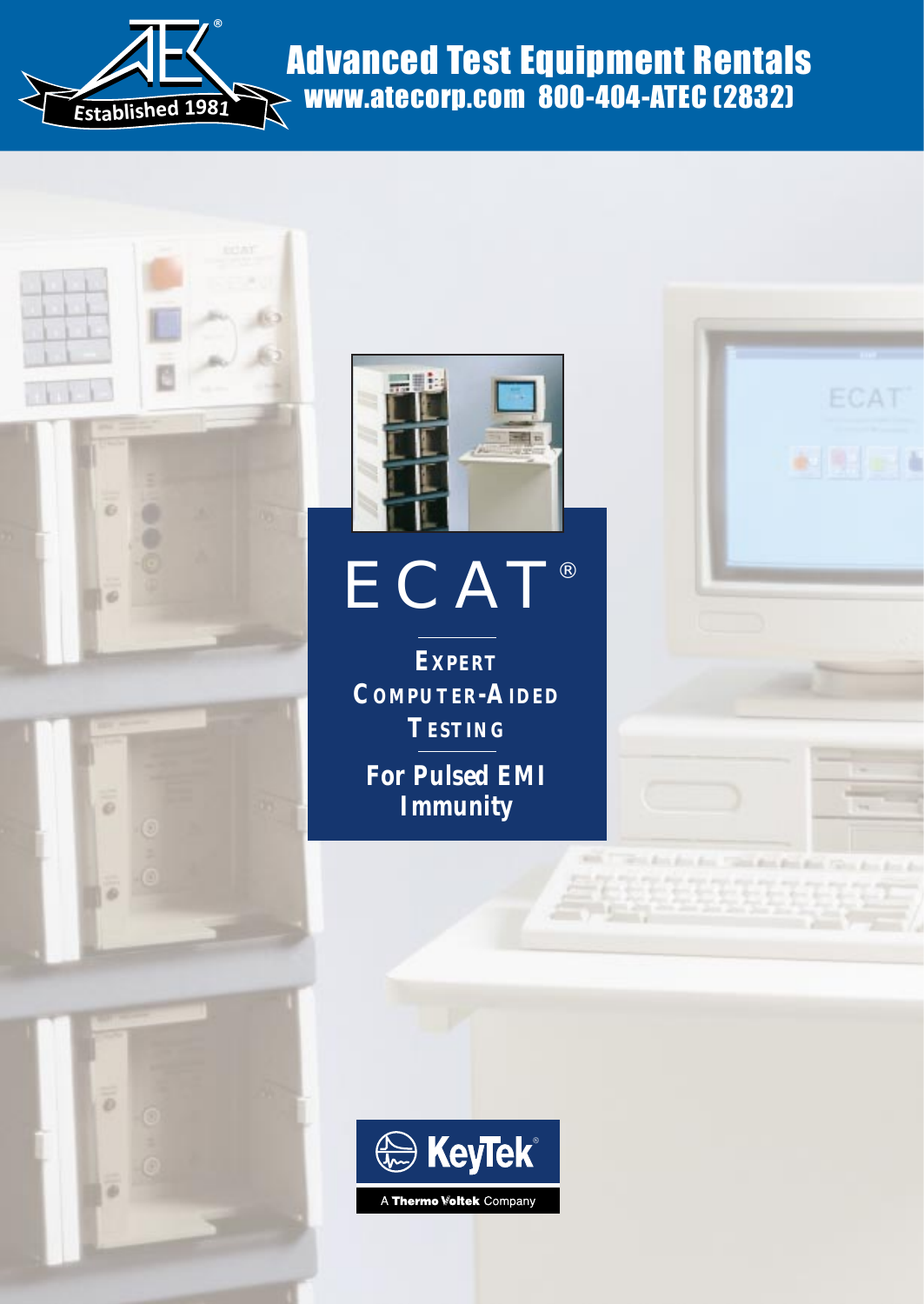### EMC: A BUSINESS ISSUE

*As of January 1, 1996, virtually all electrical and electronic products sold in Europe must pass stringent electromagnetic compatibility (EMC) tests, per the European Union's EMC Directive.* 

*The EMC Directive marks the beginning of EMC compliance requirements which are rapidly becoming global. Furthermore, these regulations are not static; they are already evolving in direct response to market pressures and new technologies.*

#### **EMC - A Primer**

Today's electronic products - computers, communications equipment and other electronic goods - offer unprecedented performance. The speed and data capacity of these products are due in large part to high speed, low voltage digital circuitry used in most sophisticated electronics. As speeds increase, these high performance circuits become increasingly vulnerable to pulsed electromagnetic interference (EMI).

Historically associated only with radio frequency interference, today the definition of EMC has been expanded to include pulsed EMI threats such as ESD, EFT, SURGE and newer Power Quality Failure (PQF™) threats.

Without question, it is far less expensive to design EMC measures into products at the onset of development, than it is to re-design them later.

Pulsed EMI disturbances such as ESD, EFT, SURGE and PQF, both visible and invisible, range in intensity from lightning bolts to normal switch arcing, to small but potentially disastrous electrostatic discharges from the human touch, or even furniture. The blips and bumps caused by these sparks, typically involve very high power or extremely fast rise times. Switching operations and faults in the power distribution system may impact the very quality of ac power mains voltage on which virtually all electronic equipment depends.

KeyTek's ECAT® - Expert Computer-Aided Test - system and its totally integrated, upgradable modular architecture is the *only EMC test system available* today providing the means to address on-going global EMC regulations in a manner that's both technically advanced and economically feasible.

The precision with which ECAT® pulsed EMI tests are performed reduces overtest which may indicate unnecessary re-engineering and increased unit production expense due to over protection; it also eliminates undertest which can leave your equipment open to user rejection when standards are not met.

**EXPERT COMPUTER-AIDED TESTING For Pulsed EMI ECAT®** 

**Immunity**



THE **ONLY** EMC **TEST SYSTEM** YOU'LL EVER NEED.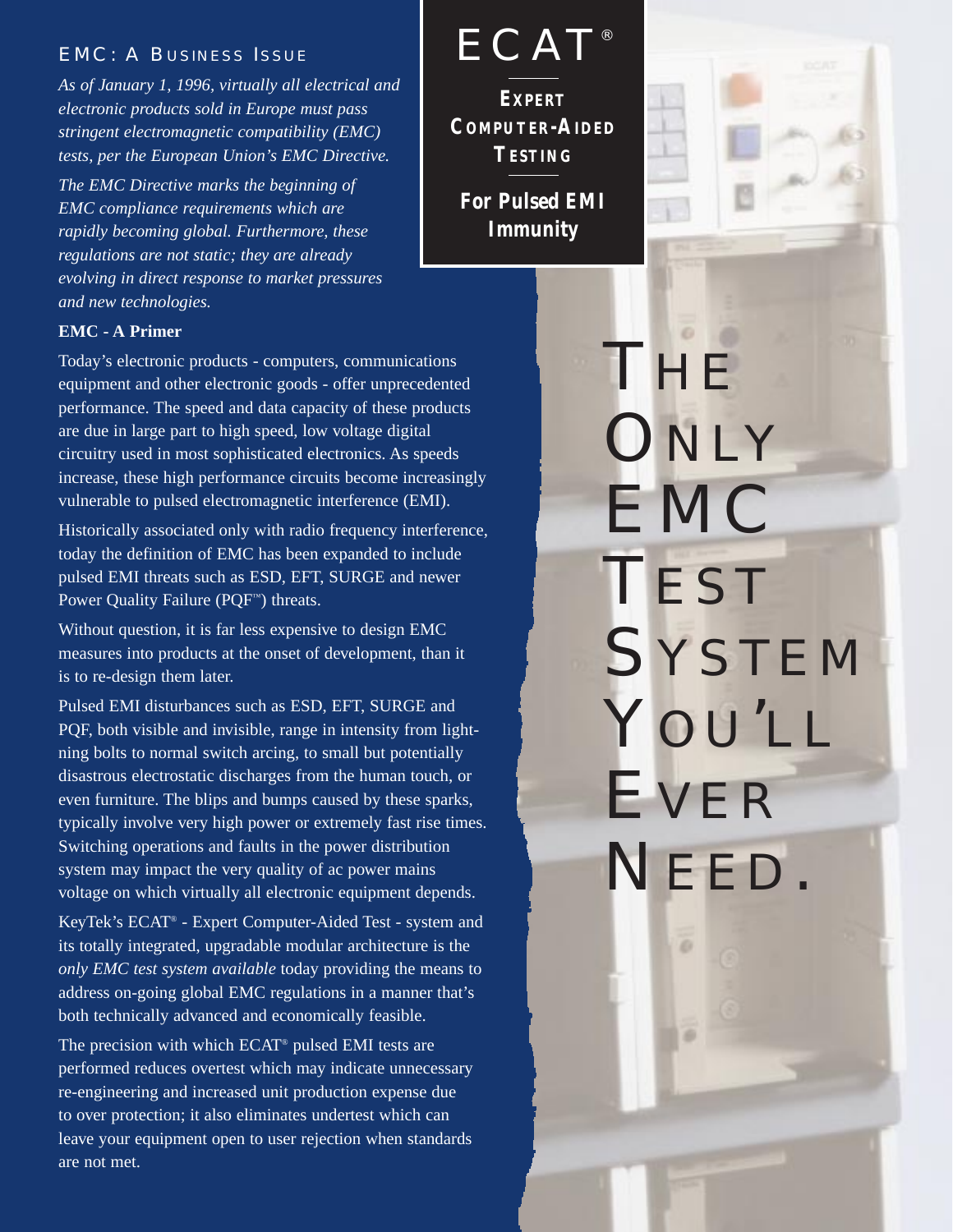# MODULAR, FULL CAPABILITY EMC TEST SYSTEMS AND INSTRUMENTS FOR ESD, EFT, SURGE & PQF™

A result of over two decades of pioneering experience in the field of Pulsed EMI simulation and measurement, ECAT® - Expert Computer-Aided Testing is a powerful test system for measuring and analyzing the vulnerability of electronic equipment and components to pulsed EMI hazards.



**Basic ECAT® systems can simulate EFT, SURGE, PQF™ (Power Quality Failure) and ESD.**

ECAT® is a truly unique and cost effective approach. It features a totally integrated modular architecture which enables manufacturers and designers of computers, communications equipment and other electronic products to easily and rapidly test for all pulsed EMI threats including pre-compliance, production sampling and final compliance.

#### **ECAT® Gives You Flexible, Ready To Use Test Options**

 $ECAT<sup>®</sup>$  gives you the option to purchase a complete integrated system for all pulsed EMI tests, or individual test modules which can be used as stand-alone testers. If you need to test for additional threats, or as standards change, ECAT® can be easily expanded or upgraded, reducing costly equipment obsolescence.

ECAT® systems and modules are delivered ready for immediate EMC testing and provide an unprecedented level of operating ease, accuracy and safety.



- **Proprietary Windows**®**-based Software Applications Package** - With ECAT®, it is no longer necessary to spend hours programming in order to run meaningful, accurate compliance tests. It is flexible enough to allow the user to quickly implement routines to meet both international and national compliance.
- **Virtual Front Panel™** Retains all key operating parameters on screen during set-up and testing for manual operation.
- **FiberCom™** Non-metallic fiber-optic interconnect eliminates risk of incorrect test results from detrimental field effects in the test area. Most importantly, it safely isolates the computer and the operator from the potentially hazardous test environment.
	- **Multi-Level System Interlock Architecture**  Secure interlock system provides maximum safety via traditional hardwired external interlock, internal door and remote interlock control (for use on test chamber doors, etc.). Activating any of these will result in the removal of hazardous high voltage and EUT ac power supply. In addition, the system is capable of interrupting the power to the EUT in a flashover condition.
- **Single Output Port/Instant Mode Switching**  With this feature, an EUT is connected to a single output port for all pulsed EMI tests in certain sequences. Certain sequences will restrict sequence options. The need for re-booting the EUT or re-cabling to perform different tests is eliminated, providing the user with enormous flexibility and a substantial savings in test time.
- **AC Mains Current Monitoring**  System can monitor instantaneous, peak and rms values of EUT power mains input current before and after application of test pulses for valuable diagnostic and safety data.

**Larger ECAT® systems can simulate multiple Pulsed EMI threats without re-configuring either the simulator or the EUT.**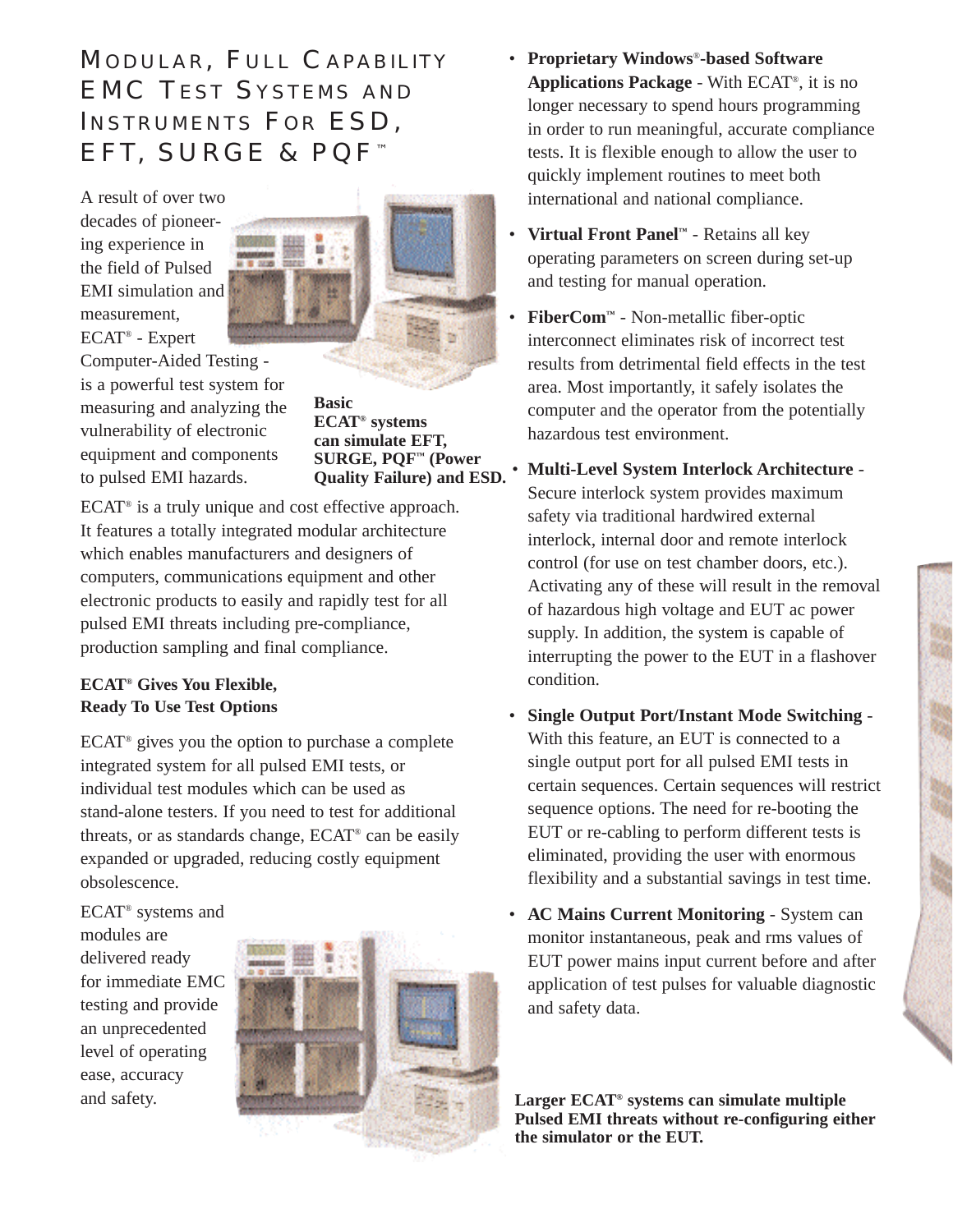- **Accurate, Automatic Report Generation**  Hardware/software structure allows ECAT® to automatically generate complete, detailed test documentation, saving time and reducing the possibility of error.
- **Flexible, Economically Upgradable Modular System** - Stand-alone ECAT® instruments can be upgraded to additional capabilities at any time with the addition of economical modules; eliminating costly equipment obsolescence and redundancies.



**Fully-expanded, multi-bay systems provide total capability - for ESD\*, EFT, SURGE and PQF.**

*\*via KeyTek's MiniZap ESD Simulator*

#### KEYTEK: THE PIONEER AND LEADER IN EMC TEST TECHNOLOGY

Because of the tremendous efforts of many competent EMC engineers, most electronic products rarely fail. Since 1975, KeyTek has been supporting quality and reliability efforts by supplying test equipment that faithfully reproduces many EMC threats.

Today there is a quiet revolution taking place in our industry. Product reliability has moved beyond the task of facing the threat of lightning and surge events towards the more demanding and subtle problems experienced by the proliferation of micro-based and software controlled products. This presents a new set of challenges for the EMC engineer. Specifically, the issue today is more than one of gross failure, but more importantly, one of product upset from data corruption.

All of us rely on very sophisticated systems every day. For example, data corruption from the use of a cellular phone could have potentially devastating consequences within an airplane's navigation system. The impact to a patient resulting from the electrostatic discharge disrupting a medical device is front page news. EMC in today's world means compatibility with the real world environment. KeyTek provides EMC test systems that meet today's testing challenges.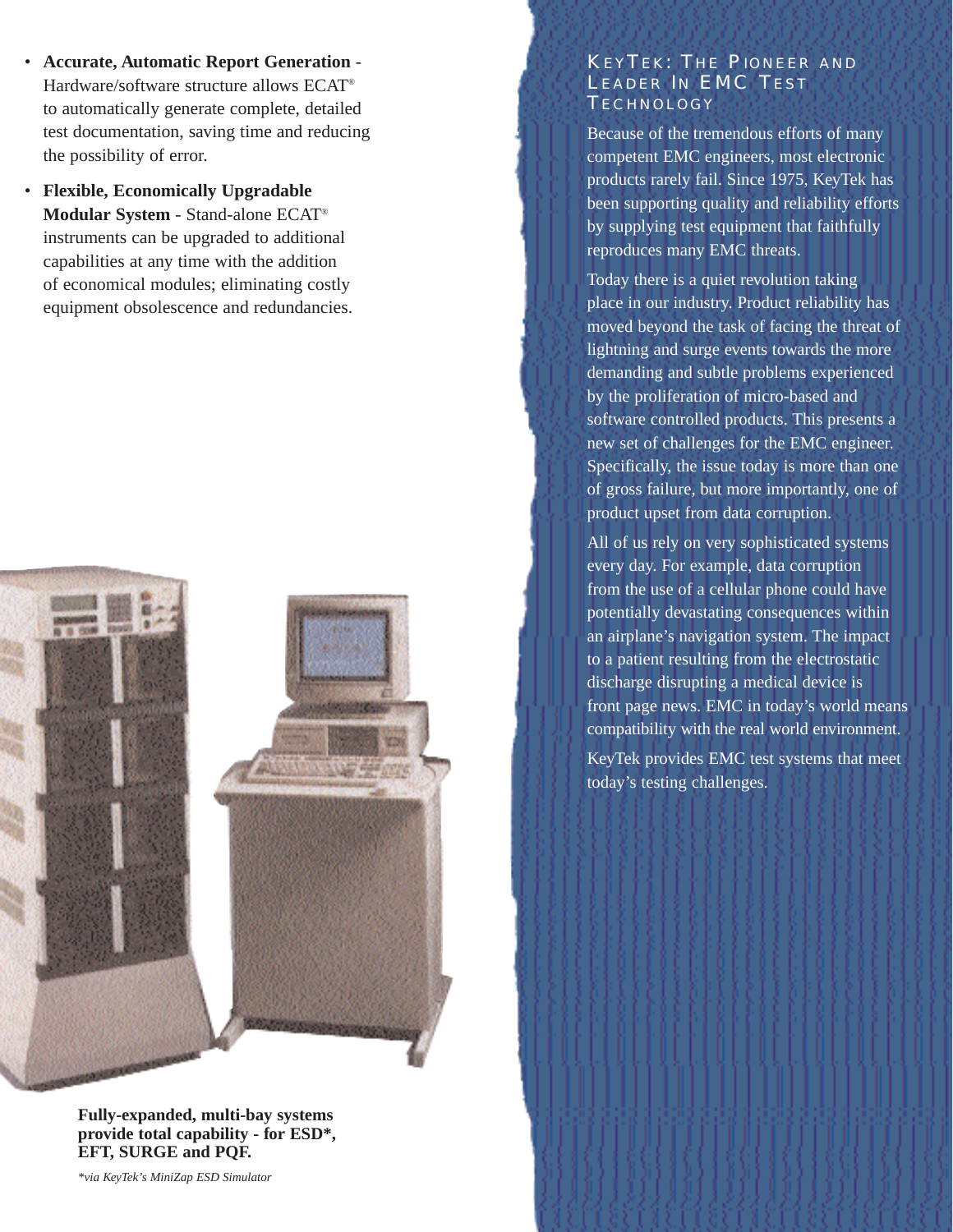## Series E500 SURGE Simulators

KeyTek's Series E500 SURGE simulators provide repeatable, SURGE pulses with real waveform integrity.

- Waveforms meet all present mainstream standards including IEC 61000-4-5, ANSI C62.41, Bellcore 1089 and UL 1449. New modules are developed regularly.
- Peak voltage and current measurements accurate at the EUT.
- Automatically switches coupling modes on ac/dc lines including data and I/O communication SURGE testing.
- Surges can be placed at any point with respect to the ac voltage phase to insure repeatable, worst case



scenario testing.

**SURGE Simulators**

# Series E400 EFT Simulators

KeyTek's Series E400 EFT simulators subject the EUT to EFT tests on the ac/dc mains as well as input and output cables.

- Accurately generates EFT pulse bursts with the correct exponential waveforms and test pulse durations to meet national and international standards, such as IEC 61000-4-4 and ANSI C62.41.
- Full control of pulse frequency within each burst and of burst repetition rate provides unparalleled coverage of EUT sensitivity.
- Unique Chirp™ and 2 MHz burst frequency options simulate real world EFT events beyond the requirements of the standards.

ECAT<sup>®</sup> TEST **SYSTEM COMPONENTS** AND **MODULES** 

# MiniZap and Series 2000 ESD Simulators

ESD is the most common cause of failure in computer-based equipment. KeyTek's MiniZap and Series 2000 ESD simulators provide the means for a company-wide ESD test program throughout the R&D, QC, manufacturing and field engineering stages.

- Generates pulses which conform to the strictest verification procedures for national and international standards including IEC 61000-4-2.
- Allows worst case, real world True ESD™ tests, as well as testing to standards.
- Provides both contact mode and air discharge testing, plus optional E & H Field diagnostics for comprehensive product testing.
- Vertical and horizontal planes for indirect ESD testing; real, direct and indirect furniture simulation are available options.

# Series PQF™ Power Simulators

Series PQF test instruments simulate and measure power mains voltage dips, interrupts, notches and swells.

- Complete capabilities for PQF immunity to national and international standards such as IEC 61000-4-11.
- No external equipment, such as variacs, is required.
- Supports real world inrush currents and switch times, eliminating invalid test results.
- Built-in automatic inrush line qualification for determining the ability of the ac mains to supply high inrush currents, in accordance with IEC 61000-4-11.

**Windows® PQF Ware™ Screen**